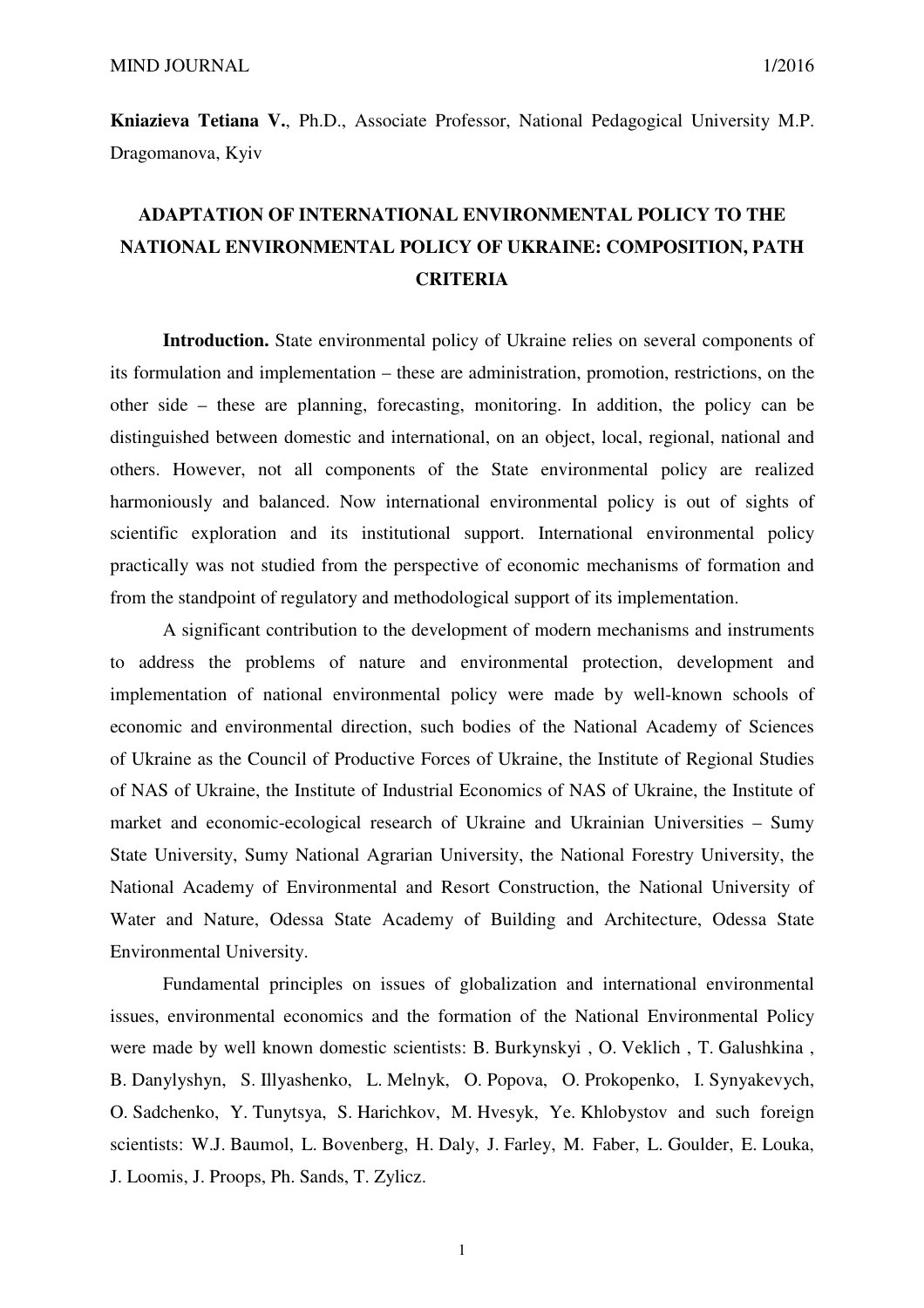Noting the high scientific value of research results of domestic and foreign scientists and economists, it should be noted that a qualitatively new paradigm of environmental management in global conditions, achieving significant economic and social benefits are needed both for the deepening of theoretical research and the improvement of their practical effectiveness through the implementation of basic principles of environmental economics. The urgency for resolving ecological and economic contradictions of modern society and solution of global problems of nature needs caused basic research in the field of formation and implementation of international environmental policy at all levels of government, which has led to the choice of the theme of the thesis, the content of the tasks and theoretical- -methodological basis of their solution.

**Main body.** Until the late 1980s, the process of European integration was associated most often in the public mind with economic and agricultural matters. The issues that drew the attention of policymakers and the media – even if the public was often less than thrilled – included subsidies to farmers, the promotion of free trade, competition policy, battles over the budget, harmonization of standards and the role of the European Community in international trade. For no particularly logical reason, a number of social scientists described these as matters of 'high' or 'hard' policy.

Since the early 1990s, the balance has shifted. The debate over European integration has expanded to incorporate a broader set of so-called 'soft' or 'low' policy areas such as consumer affairs, regional policy, development aid, social policy, technology and the environment. The change in focus came partly out of a new awareness that economic integration demands cooperation in a broader variety of policy areas than those originally envisioned by the authors of the Treaty of Rome. It was also prompted by a new realization that a multinational approach to many of these policy problems is often more effective than independent national approaches. Furthermore, cooperation in these areas has proved less controversial than it has been in matters of 'hard' policy.

The altered dimensions of the debate drew new levels of attention to Community activities on the environment, where it became clear that different standards were a significant barrier to the single market. The response has been remarkable: by the end of 1999, the EU had published five environmental action programmes, adopted nearly 850 pieces of environmental law, published numerous green and white papers, created a European Environment Agency to improve the quality of data gathering, established a Green Forum to promote non-governmental input into policy-making, run several programmes designed to

2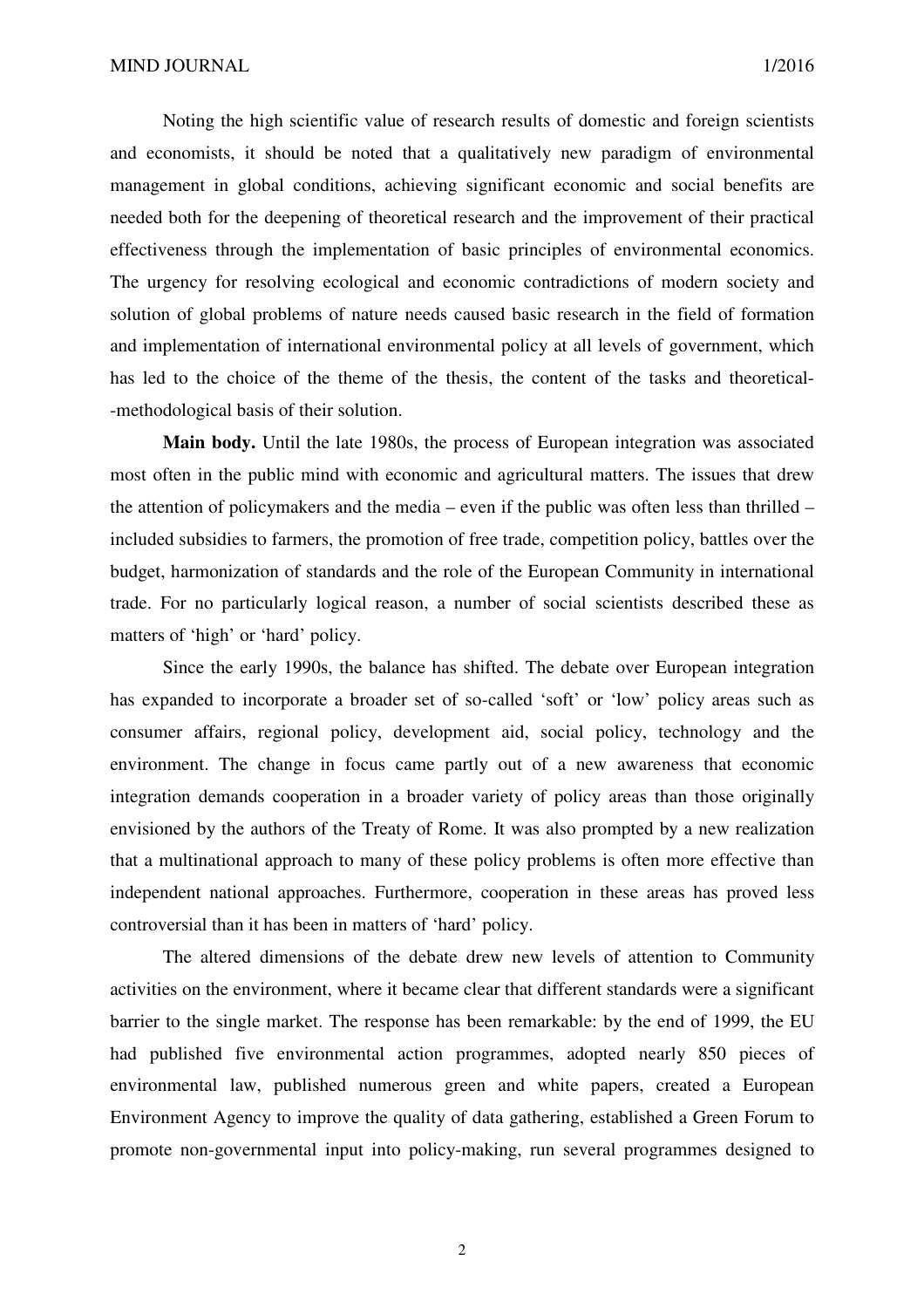$\overline{a}$ 

finance environmental protection, and developed strategic approaches to problems in several key policy areas, including air and water quality.

Impressive though they are, however, these achievements should be treated with caution. Much of what the EU has done in the environmental field has been spillover from its primary concern of building a single market, its policies have often been opportunistic rather than deliberate, it has occasionally had an idiosyncratic notion of what constitutes an environmental issue, and the record on policy implementation has been mixed at best. It was only with the adoption of the Single European Act in 1987 that environmental policy became formally part of the European agenda, and that the Community began to address environmental problems for their own sake.

The focus of its activities still does not always coincide with 'the environment' as it is conventionally understood by most national policymakers, there are substantial gaps in its range of activities, and its policy goals are sometimes long on broad principles and short on specific programmes.

Research of International Environmental Policy (IEP) is closely linked with a number of scientific ideas, concepts, theories and approaches, among which are the green economy, the blue (or blue economy), theory of catastrophes, development and distribution of productive forces and so on.

IEP is based on a number of theoretical approaches, however, it is advisable to note that the location of each of these research areas, touching areas of scientific knowledge of reality has a definite place. Thus, environmental policy as a whole is based on some fundamental principles of scientific knowledge: the principle of consistency, sequence, warning, competence, adequacy, efficiency and so on<sup>1</sup>.

International Environmental Policy is a process of implementing international requirements to the state environmental policy of Ukraine and, simultaneously, the process as the most efficient and effective advocacy, protection of national interests of Ukraine in the international arena related to natural resources, environmental protection, ensuring environmental security, and in particular the policy of the state with the prevention and response to emergency environmental situations. International Environmental Policy is part of the state environmental policy of Ukraine, and at the same time, based on current legislative,

<sup>&</sup>lt;sup>1</sup> Хлобистов Є.В. Інноваційний потенціал міжнародної екологічної політики/ Є.В. Хлобистов // Маркетинг інновацій та інновації в маркетингу: Збірник тез доповідей ІХ Міжнародної науково- -практичної конференції , м.Cуми, 24-25 вересня 2015 року. – Суми, ФОП Ткачов О.О., 2015. – С.188-190. / Khlobystov Ye.V. (2015), "*Innovatsijnyj potentsial mizhnarodnoi ekolohichnoi polityky"*  [The innovative potential of international environmental policy], Sumy, Ukraine.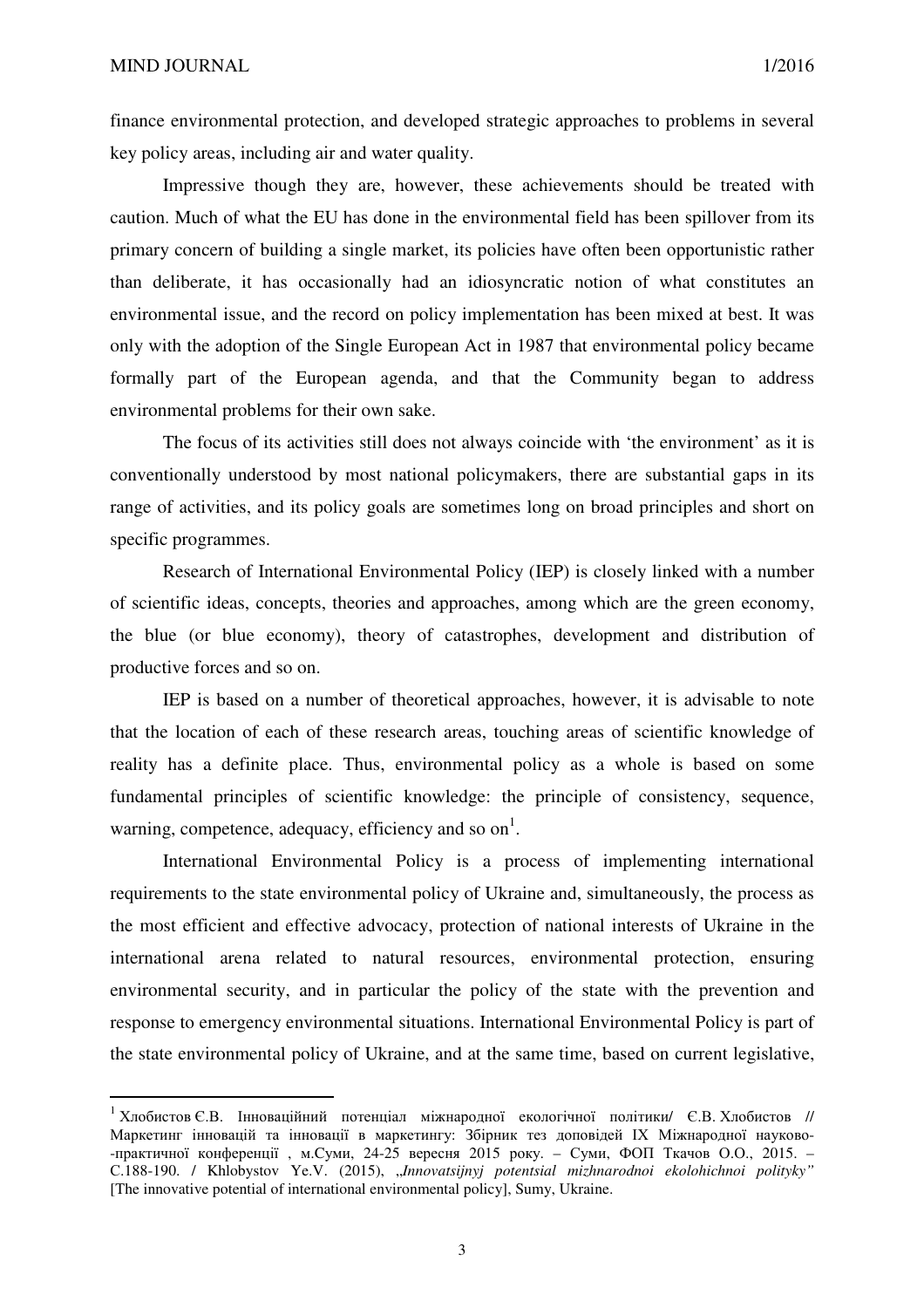$\overline{\phantom{0}}$ 

regulatory, organizational and administrative framework it encourages the improvement and development of environmental institutions and has become a part of the state policy.

Components of  $IEP^2$ :

forming components are – the laws, regulations, rules, formal procedures;

realization – mechanisms, leverage, informal procedures regarding perception – mental and educational opportunities and regional (local) special characteristics of perception;

hierarchy (vertical subordination) – national, regional, local (object);

efficacy and monitoring – effective and reflected in decisions and official guidelines, neutral – efficacy was not observed in decision or in improving administrative framework and institutions,

negative – does not affect the environmental activities outside the state on the resource provision – provided ;partly provided; not provided etc.

Ways of implementation of IEP – government (through domestic guidelines or requirements), international (through external liabilities), public (through the work of community activists, NGOs and movements), industrial (business) – through the implementation of business demand to formalize any relationship- relationships and activities related to the environmental impacts or the use of natural resources and more<sup>3</sup>.

Criteria of IEP – criteria of effectiveness and efficiency (by increasing the quantity and quality of regulations, procedures, guidelines, regulations on international aspects and requirements for environmental and nature resource activity), the criteria for coverage stakeholders (via distribution methods, approaches, requirements of territorial and sector subjects of environmental policies in terms of their international activities), the criteria for institutional support and public-private partnership (through the availability, sufficiency, mobility, efficiency, adequacy of institutional support and the presence of IEP sustainable relations or their preconditions for implementation of public-private partnerships in implementing IEP), the criteria for sufficient resources to ensure the efficiency and capacity

<sup>&</sup>lt;sup>2</sup> Siebert H. Economics of environmental theory and policy. Berlin, 1998, 187 p. / Siebert H. (1998), Economics of environmental theory and policy, Berlin. (eng).

 $3$  Прокопенко О.В. Соціально-економічна мотивація екологізації інноваційної ліяльності [Текст] : монографія / О. В. Прокопенко. – Суми : СумДУ, 2010. – 395 с. / Prokopenko O.V. (2010), "*Sotsial'no- -ekonomichna motyvatsiia ekolohizatsii innovatsijnoi diial'nosti"* [Socio-economic motivation greening innovation], Sumy, Ukraine.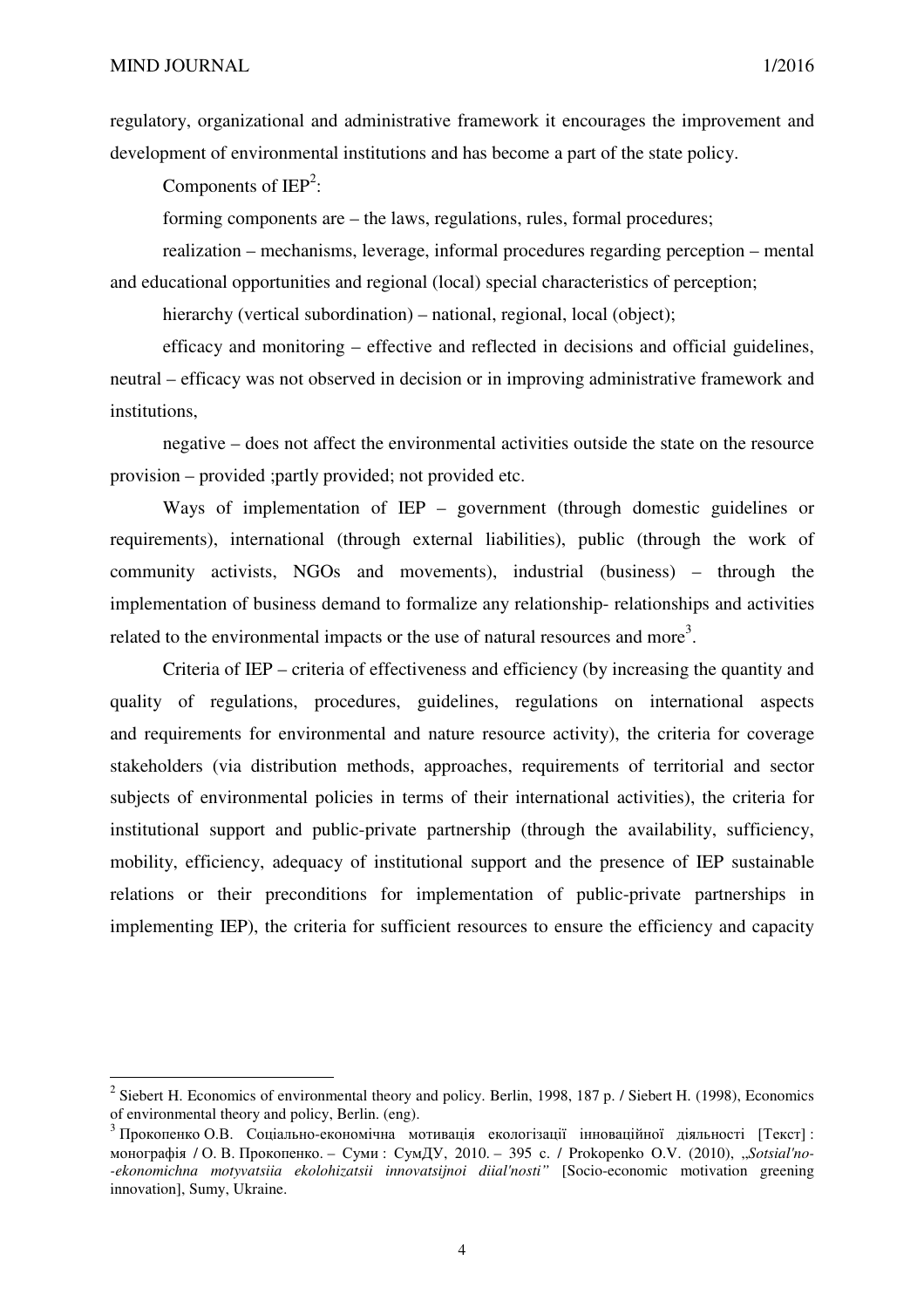l

of the IEP (in compliance with existing resources, opportunities for their involvement, the presence of potential efficiency IEP, its opportunities to strengthen and expand) and others<sup>4</sup>.

IEP is a quite new concept, but its definition is in the area of several components. First, as part of the regulations (e.g., laws of Ukraine which used the term without further explanation, as well as the international component of environmental policy) and secondly, in scientific terms, an overview is given below, thirdly in teaching and popular sources where the definition focuses on general disclosure of positions in common sense explanation of the content. *Examples of the interpretation of IEP:*

Institutions of the European Union have an odd notion of the meaning of the word 'environment'. Take, for example, the way in which responsibilities have been divided among the directorates-general of the European Commission; while the Environment DG (EDG) is responsible for most of the issues conventionally defined by national policymakers as 'environmental' (such as air and water pollution, and waste management), fisheries conservation is part of the remit of the Fisheries DG, forestry and the control of pesticides are the responsibility of the Agriculture DG, and organic farming comes under Health and Consumer Protection. At the same time, EDG is responsible for a number of issues which are not 'environmental' as the term is conventionally understood at the national level, including noise pollution and civil protection.

A search through the EU documents for a definition of 'environmental policy' raises as many questions as answers. For example, the annual Directory of Environmental Legislation in Force (published by the European Commission) is restricted mainly to legislation generated by the EDG. Because the EDG has been responsible in the past for consumer issues and public health protection, the list includes laws on consumer credit, cancer prevention and the control of narcotics. At the same time, the directory excludes laws on fishery management, energy conservation and organic agriculture, apparently because these are matters which come under the aegis of other DGs. A search through the EUR-Lex directory of the EU legislation adds to the confusion. The pages relating to environmental policy list the EU activities in such areas as waste management, air quality and biodiversity, but exclude its work on fisheries conservation, forestry and the control of pesticides.

These idiosyncrasies are reflected in the studies of the European environmental policy, most of which selectively focus on the issues dealt with by the EDG, while largely ignoring

<sup>&</sup>lt;sup>4</sup> Soederbaum P. Ecological Economics. Political Economics Approach to Environment and Development. Earthscan, London, 2000, 274 p. / Soederbaum P. (2000), Ecological Economics. Political Economics Approach to Environment and Development. Earthscan, London. (eng).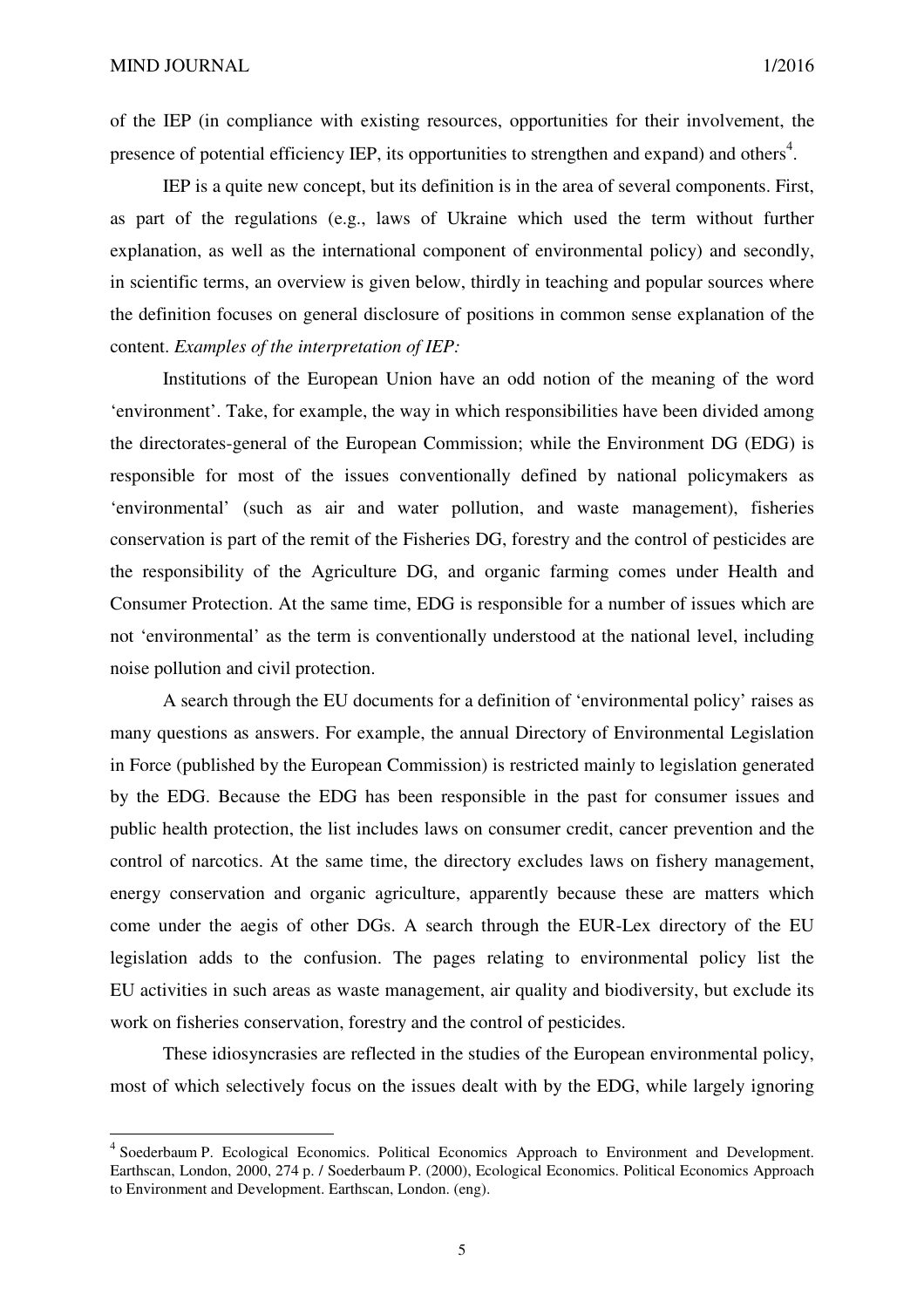those dealt with by other DGs. The advice they provide is sometimes contradictory, often incomplete, and occasionally eccentric. For example, John Salter's guide to the EU environmental law includes secondary 'environmental' laws dealing with such matters as the control of animal and vegetable diseases, the acidity of wine, and even television broadcasting. Ludwig Krämer argues that environmental issues include the protection of archaeological heritage. Richard Macrory suggests that while the regulation of pollution and the protection of wildlife would be described by many environmental lawyers as their 'core concerns', it is also clear that many other areas of law – such as health and safety at work, land-use planning and consumer protection – have 'substantial environmental implications', and that 'the principles upon which apparently unconnected areas of law, such as competition or trade law, operating may be far from neutral in their potential impacts on the environment'.

The problem of definition is a consequence mainly of the manner in which the European response to environmental issues has evolved: that response was long driven less by a rational attempt to understand and resolve environmental problems, and more by the often reactive and improvisational manner in which the interests and priorities of European integration developed. Because the Community activity on the environment was initially driven by a desire to remove barriers to free trade and to protect human health, the Community was active on issues such as air and water pollution, the control of chemicals and pesticides, and the conservation of fisheries, but was less active on issues such as forestry, land and soil management, or energy conservation, none of which were raised in the early debates over free trade. In some cases, policy priorities were determined by institutional accident: for example, the high level of EU activity on chemicals policy is explained in part by the fact that European environmental laws were initially developed in the directorate- -general of the European Commission responsible for industrial affairs, thus chemicals were very much a part of the programme to develop common policies on industry from the outset.

In a sense, trying to define the parameters of the environment is an exercise in futility, because almost every activity in which humans take part and governments take an interest – particularly agriculture, industry, transport, energy, rural development and urban development – has an environmental element. As the European Green Forum puts it, there is no such thing as an 'environmental sector'. Pollution and other types of damage to the natural environment and human health take place in the real sectors of society such as agriculture, industry and transport. Successful policies leading to sustainable development will have the potential to be beneficial to the whole society. This will require the full participation of stakeholders in all sectors.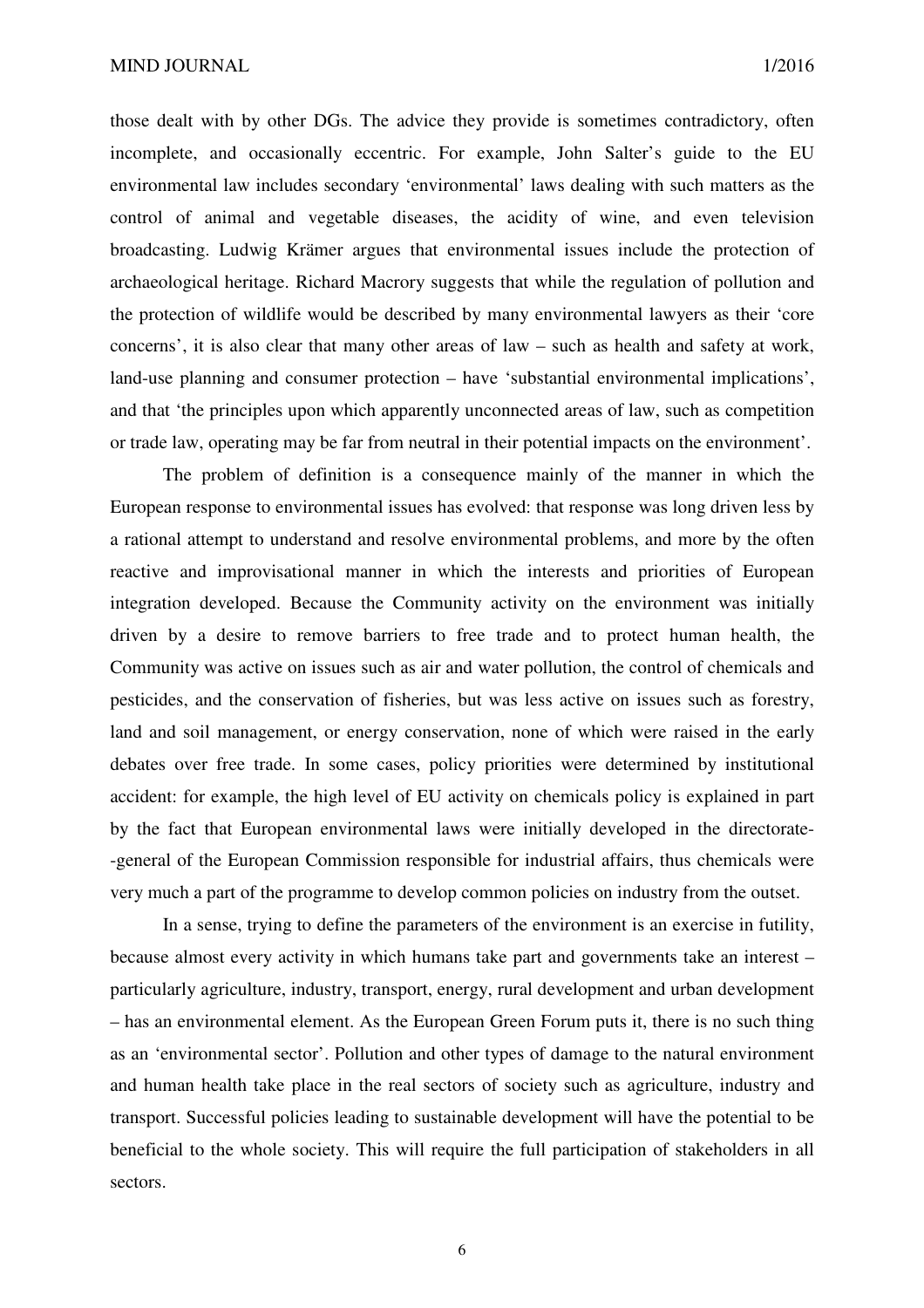l

However, it is important to be clear about the meaning of 'the environment', for three main reasons:

Since the Single European Act (SEA), 'environmental protection requirements' have had to be integrated into all the other activities of the EU. This cannot be done effectively unless it is understood just when and where the environment needs protection, what kinds of activities have or not have an environmental component, and where the responsibilities of the EDG begin and end.

The EU institutions must work with national and local administrative agencies that have their own understanding of the term; if the three levels have different ideas about the parameters of environmental policy, effective coordination and cooperation will be difficult to achieve.

No analysis of the EU environmental policy can be complete unless the parameters of that policy are fully understood, and unless the activities of the EU in all the areas conventionally defined as being part of 'environmental policy' are fully assessed.

'The environment' is defined as the natural surroundings in which humans exist and the natural resources on which they depend, while 'environmental issues' are explained as matters relating to the impact of human activities on those surroundings, on those resources and on humans themselves, and 'environmental policy' is understood as any actions deliberately taken – or not taken – by government that are aimed at managing human activities with a view to preventing harmful effects on nature and natural resources, and ensuring that man-made changes to the environment do not have a harmful effect on humans.

International environmental policy (in global terms) is the development and implementation of international legal, political and foreign shares, taking into account environmental constraints to socio-economic development, natural resources, which are in the world, and their distribution among regions and countries<sup>5</sup>. The purpose of this policy  $$ saving integrated global resources of the planet. International global ecological policy is still under development, although there is a major focus of all international environmental forums. Elements of global environmental policy have some transnational level, common to multiple states related to a single ecological system, a condition which primarily affects these countries;

International regional eco-policy covers the interests of one continent, which combined natural and geographical environment, or by sea (Black, Mediterranean, Baltic) or river

<sup>&</sup>lt;sup>5</sup> Wiesmeth H. Environmental Economics: Theory and Policy in Equilibrium. Springer, 2012, 365 p. / Wiesmeth H. (2012), Environmental Economics: Theory and Policy in Equilibrium. Springer. (eng).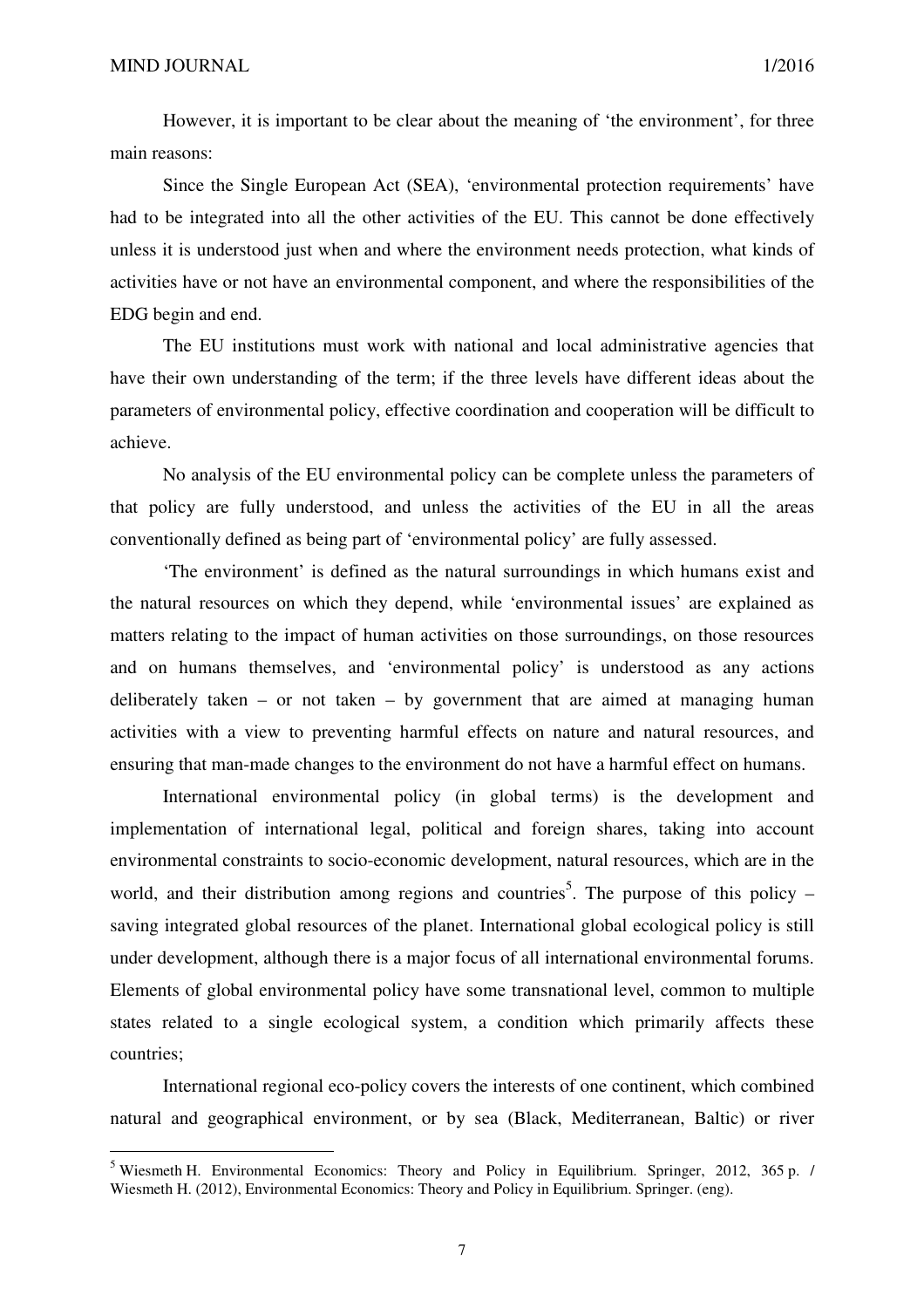$\overline{a}$ 

(Dnipro, Dunaye, Rhine). The closest contacts with countries were borders. They contribute to the cross-border nature of the transfer of contaminated air, water, set quotas on extraction of natural resources, etc. It should be noted that regional ecological policy, unfortunately, has not gone beyond public declarations about the threats that have arisen. Countries are mainly apart in his state level. Typically, there is no clear coordination between the nearest neighbors;

International global eco-policy means the development and implementation of international legal, political and foreign shares, taking into account environmental constraints to socio-economic development, natural resources, which are in the world, and their distribution among regions and countries. Its objective is the preservation of global integrated planet resources. The unifying element of global environmental policy is transnational level, common to multiple states related to a single ecological system;

International regional eco-policy covers the interests of one continent, which combined natural and geographical environment, sometimes one by sea (Black, Mediterranean, Baltic) or river (Dnipro, Danube, Rhine).

The scientific interpretation of the term IEP can be found in A. Bohan 6: International environmental safety is a systematic and multi-process integration, regionalization, liberalization and democratization of international relations, mechanism components which form a complex environmental conditions of human existence and affect the functioning of environmental institutions, environmental organizations, causing the creation of special regimes of relationships in order to prevent environmental hazards. These components are the basis for the formation sustainability of the global economic system.

The current system of international environmental security is characterized by flexibility, dynamism, transformation ability that provides:

- attracting the world to conservation and environmental activities;

- activation of the conclusion of international agreements, ecological and nature protection;

- formation of a new vector operation, influence and expansion of effective international relations actors (TNCs, TNB, non-governmental organizations);

<sup>&</sup>lt;sup>6</sup> Бохан А.В. Міжнародна екологічна безпека: сучасні виміри та принципи реалізації / А.В. Бохан – [Електронний ресурс] // Режим доступу: http://www.economy.nayka.com.ua/?operation=1&iid=42 / Bokhan A.V. (2014), "*Mizhnarodna ekolohichna bezpeka: suchasni vymiry ta pryntsypy realizatsii*" [International environmental safety: current measurements and guidelines for implementing], Efektyvna ekonomika, [Online], vol. 12, available at: http://www.economy.nayka.com.ua/?operation=1&iid=42.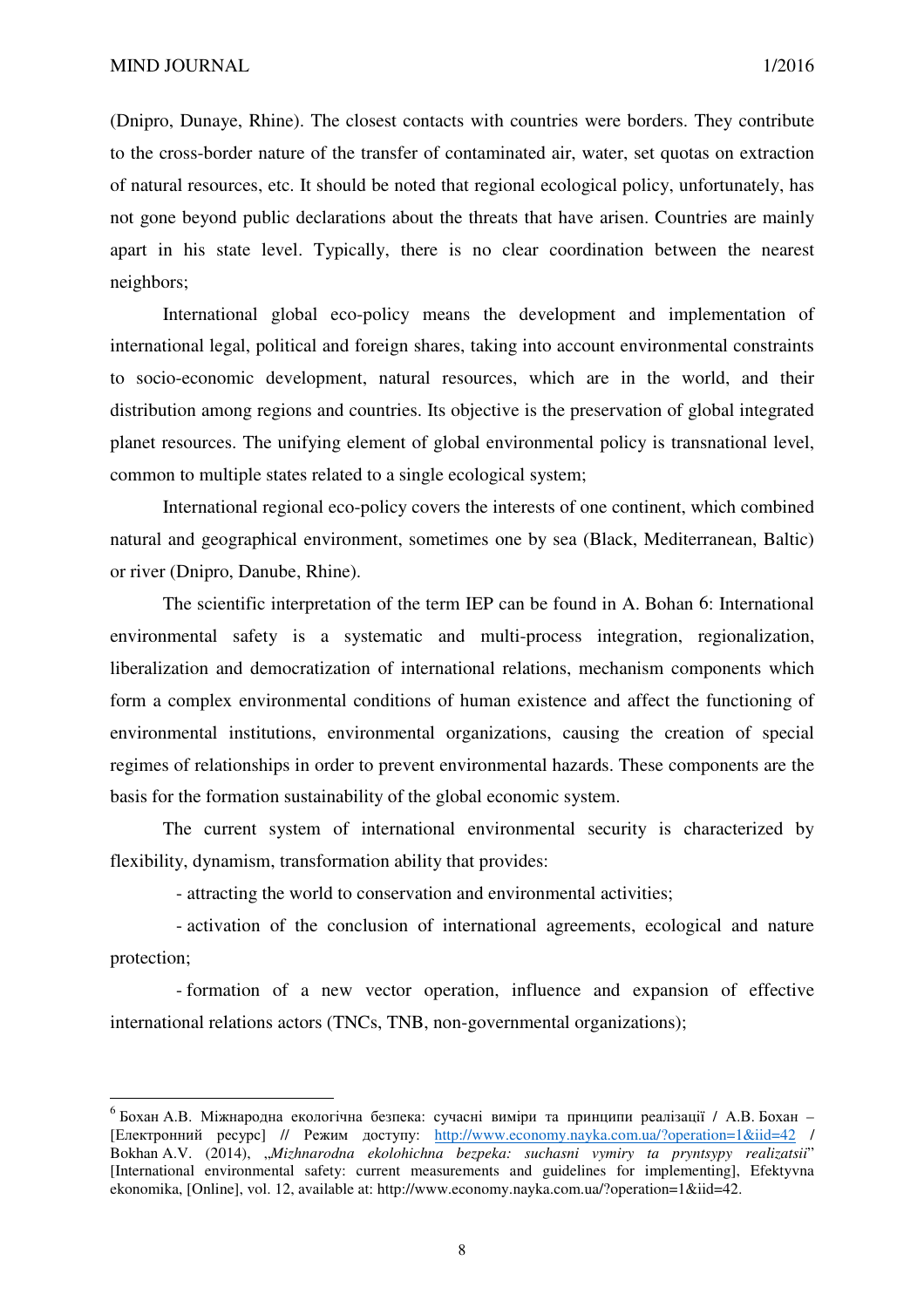$\overline{a}$ 

- creation of national and international organizations that coordinate environmental activities, environmental policies both in the regions and entire planet;

- environmentalizing traditional forms of international relations and institutions of legislative, executive and judicial branches.

Directly IEP (however, some aspects of environmental policy have been implemented in the context of the European state integration strategy) determined O. Ivasechko works. Yes, IEP determined through interstate aspect of environmental policy in general<sup>7</sup>: «interstate aspect of environmental policy includes economic, environmental, social and ethical activities geopolitical entities aimed at changing trends or the status quo in the natural environment in the context of international relations. Quite often the objects of attention serve precisely the problems that arise because of conflicts in international politics. This is primarily due to the fact that today an important instrument of environmental policy of individual states has control over natural resources and their use, serving as their economic and political weapon». Normative interpretation has practically no clear binding, but simply notes the existence of this type of policy, such as the Law of Ukraine «On Environmental Protection».

**The conclusions.** Terminology «IEP» is in the formative stage, we can define it solely in the context of the study. We have analyzed the work, which is determined by the IEP, however, the study which was devoted exclusively to the IEP in the economy of nature, has been presented for the first time.

International mechanism for the implementation of environmental policy as one of the key elements and components of the IEP, in particular, relies on the solution of international controversies and improving procedures of implementing environmental policies at the international level through the institutions and agreements, through monitoring and elements of economic mechanism focused on specific issues, for example, taking into account multiple stakeholder intergovernmental level or at the level of competence of state bodies or non- -governmental or multinational business entities.

<sup>&</sup>lt;sup>7</sup> Івасечко О. Особливості формування екологічної політики Європейського Союзу / О. Івасечко // Українська національна ідея: реалії та перспективи розвитку, випуск 25, 2013 // Lviv Polytechnic National University Institutional Repository - [Електронний ресурс] // Режим доступу: http://ena.lp.edu.ua / Ivasechko O. (2013), "*Osoblyvosti formuvannia ekolohichnoi polityky Yevropejs'koho Soiuzu*" [Features of the environmental policy of the European Union], Ukrainian national idea: realities and prospects of development*,*  [Online], vol. 25, available at: http://ena.lp.edu.ua.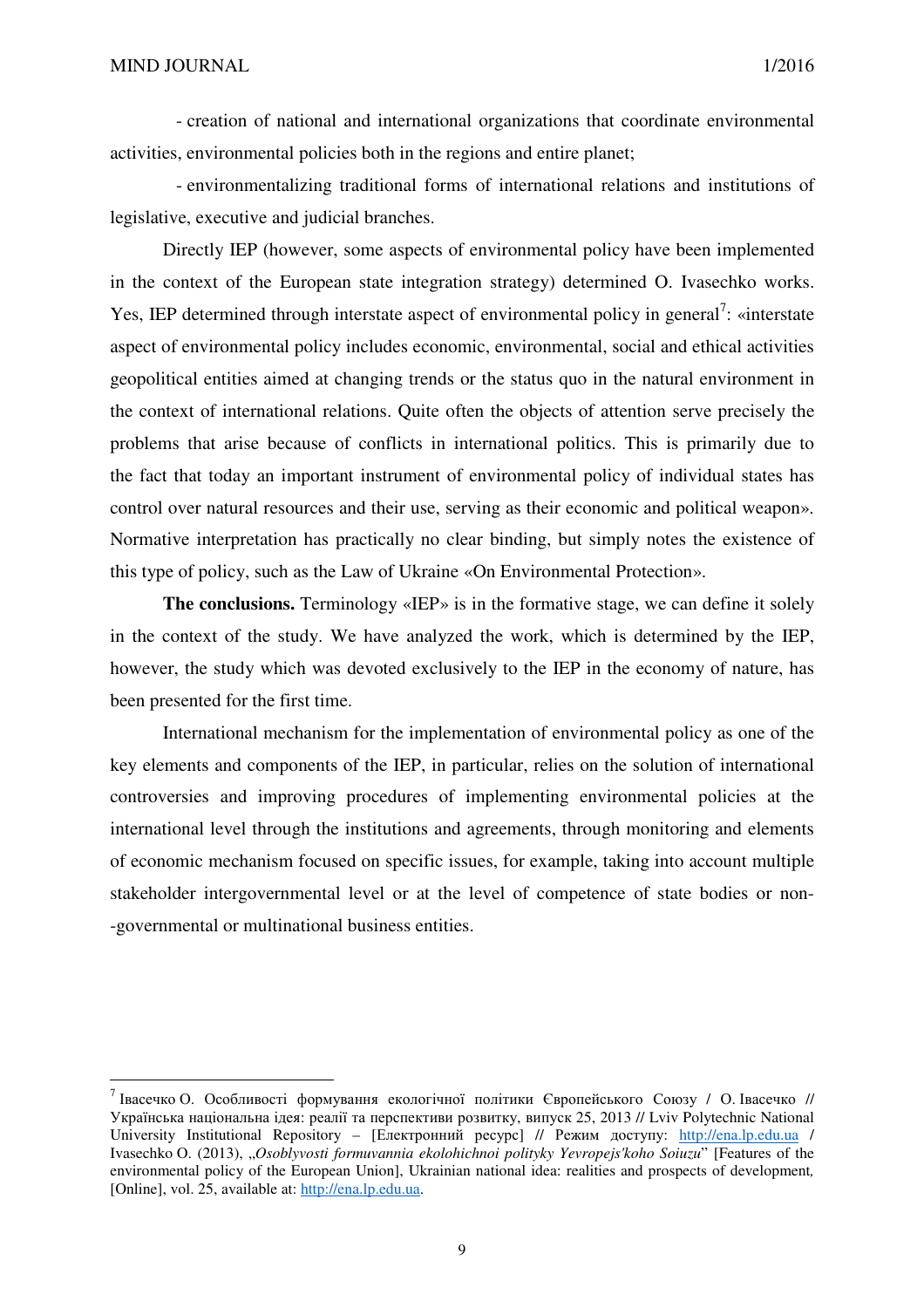## **References:**

- *1. Бохан А.В.* Міжнародна екологічна безпека: сучасні виміри та принципи реалізації / А.В. Бохан – [Електронний ресурс] // Режим доступу: http://www.economy.nayka.com.ua/?operation=1&iid=42 / Bokhan A.V. (2014), "*Mizhnarodna ekolohichna bezpeka: suchasni vymiry ta pryntsypy realizatsii*" [International environmental safety: current measurements and guidelines for implementing], Efektyvna ekonomika, [Online], vol. 12, available at: http://www.economy.nayka.com.ua/?operation=1&iid=42.
- *2. Івасечко О.* Особливості формування екологічної політики Європейського Союзу / О. Івасечко // Українська національна ідея: реалії та перспективи розвитку, випуск 25, 2013 // Lviv Polytechnic National University Institutional Repository – [Електронний ресурс] // Режим доступу: http://ena.lp.edu.ua / Ivasechko O. (2013), "*Osoblyvosti formuvannia ekolohichnoi polityky Yevropejs'koho Soiuzu*" [Features of the environmental policy of the European Union], Ukrainian national idea: realities and prospects of development, [Online], vol. 25, available at: http://ena.lp.edu.ua.
- *3. Прокопенко О.В.* Соціально-економічна мотивація екологізації інноваційної діяльності [Текст] : монографія / О. В. Прокопенко. – Суми : СумДУ, 2010. – 395 с. / Prokopenko O.V. (2010), *"Sotsial'no-ekonomichna motyvatsiia ekolohizatsii innovatsijnoi diial'nosti"* [Socio-economic motivation greening innovation], Sumy, Ukraine.
- *4. Хлобистов Є.В.* Інноваційний потенціал міжнародної екологічної політики/ Є.В. Хлобистов // Маркетинг інновацій та інновації в маркетингу: Збірник тез доповідей ІХ Міжнародної науково-практичної конференції , м.Cуми, 24-25 вересня 2015 року. – Суми, ФОП Ткачов О.О., 2015. – С.188-190. / Khlobystov Ye.V. (2015), *"Innovatsijnyj potentsial mizhnarodnoi ekolohichnoi polityky"* [The innovative potential of international environmental policy], Sumy, Ukraine.
- *5. Siebert H.* Economics of environmental theory and policy. Berlin, 1998, 187 p. / Siebert H. (1998), Economics of environmental theory and policy, Berlin. (eng).
- *6. Soederbaum P.* Ecological Economics. Political Economics Approach to Environment and Development. Earthscan, London, 2000, 274 p. /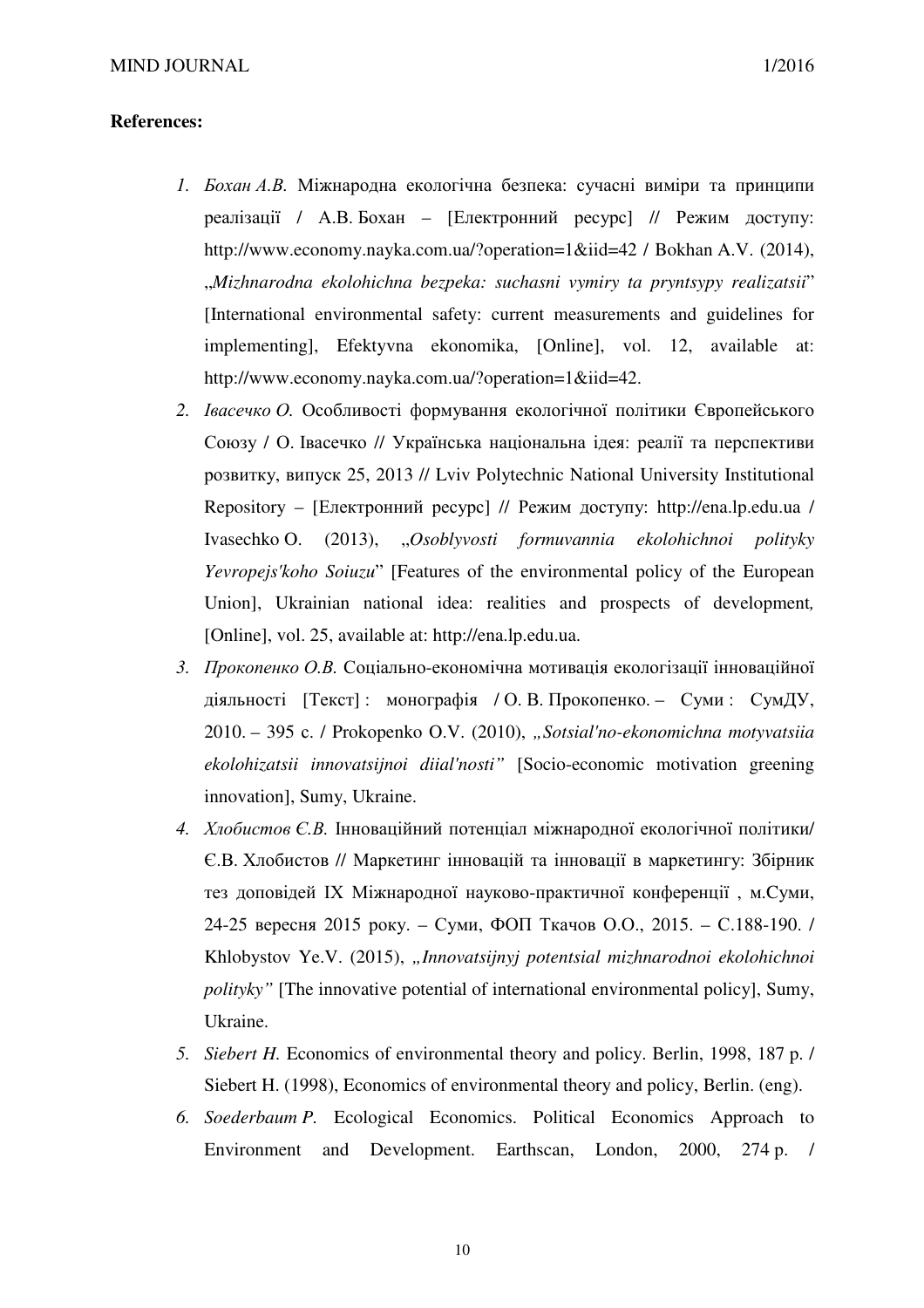Soederbaum P. (2000), Ecological Economics. Political Economics Approach to Environment and Development. Earthscan, London. (eng).

7. *Wiesmeth H.* Environmental Economics: Theory and Policy in Equilibrium. Springer, 2012, 365 p. / Wiesmeth H. (2012), Environmental Economics: Theory and Policy in Equilibrium. Springer. (eng).